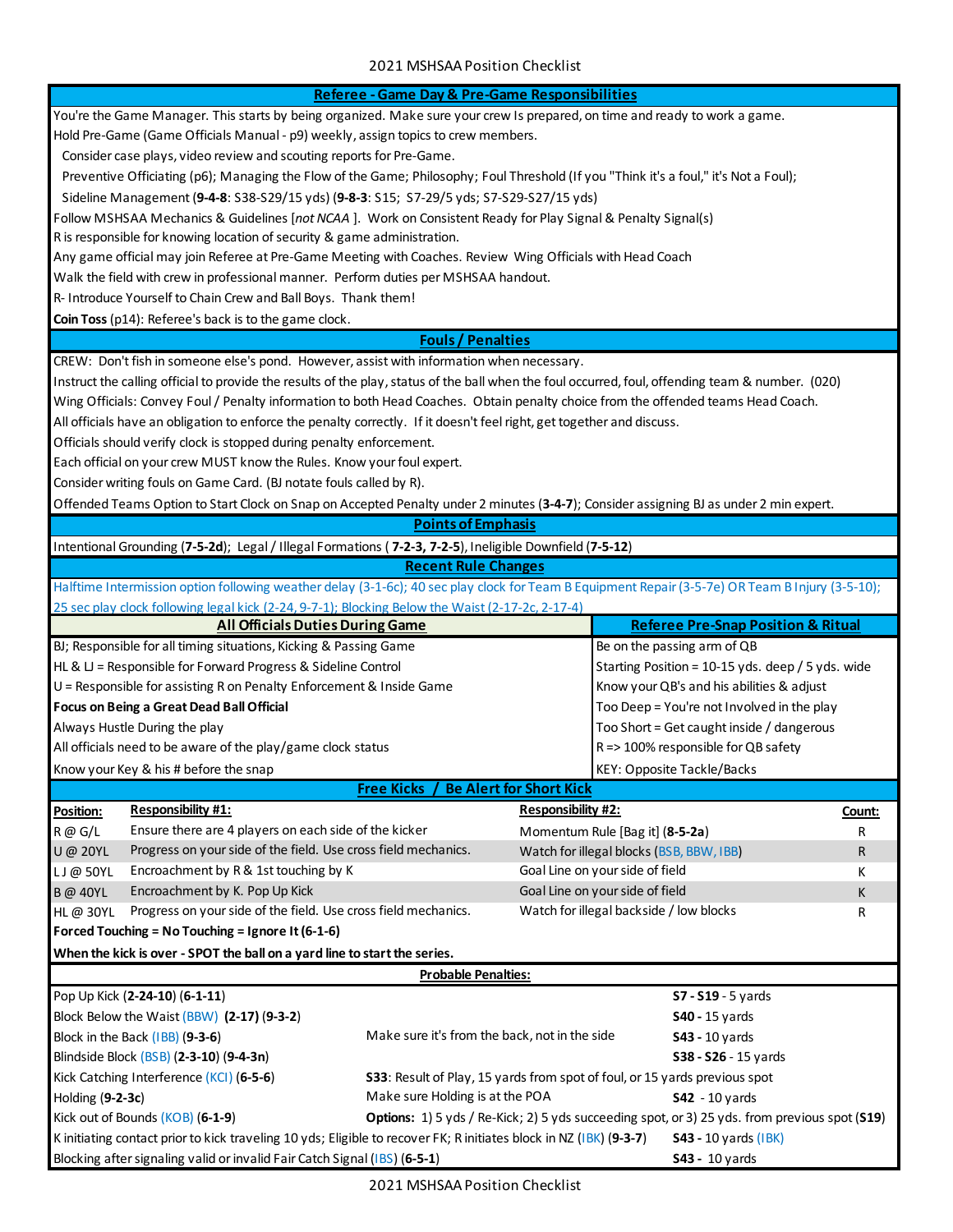| <b>Referee - Running Play</b>                                                                                                                            |                                                                                                                                            |                                         |  |  |
|----------------------------------------------------------------------------------------------------------------------------------------------------------|--------------------------------------------------------------------------------------------------------------------------------------------|-----------------------------------------|--|--|
| Count Team A players; Confirm with U; identify Eligible Backs/Receivers                                                                                  |                                                                                                                                            |                                         |  |  |
| One Second count following huddle or shift(7-2-6)                                                                                                        |                                                                                                                                            |                                         |  |  |
| Ball, runner, action around runner & blocks behind NZ                                                                                                    |                                                                                                                                            |                                         |  |  |
| Know Reverse G/L mechanics. R has G/L when Reverse Mechanics in Effet.                                                                                   |                                                                                                                                            |                                         |  |  |
|                                                                                                                                                          |                                                                                                                                            |                                         |  |  |
|                                                                                                                                                          | <b>Follow MSHSAA Mechanics &amp; Guidelines [not NCAA]. Work on Consistent Ready for Play Signal &amp; Penalty Signal(s)</b>               |                                         |  |  |
| Holding on Offense (9-2-1)                                                                                                                               | Make sure Holding is at the POA                                                                                                            | <b>S42 - 10 yards</b>                   |  |  |
| Grab & Restrict (OH-GR); Hook & Restrict (OH-HR); Takedown (OH-TD); Tackle (OH-TK)                                                                       |                                                                                                                                            |                                         |  |  |
| Facemask (9-4-3h)                                                                                                                                        | Major Grasp & Turn (FMM) vs. Incidental                                                                                                    | S38-S45 - 15 yds vs S45 - 5 yds         |  |  |
| Blindside Block (BSB) (2-3-10) (9-4-3n)                                                                                                                  |                                                                                                                                            | S38 - S26 - 15 yards                    |  |  |
| Block in the Back (IBB) (9-3-6)                                                                                                                          | Make sure it's on the back, not the side                                                                                                   | <b>S43 - 10 yards</b>                   |  |  |
| <b>UNS (9-5) / Personal Foul (PF) (9-4)</b>                                                                                                              | Be Alert for Off Ball Type Fouls. Talk & Prevent!                                                                                          | S27 / S38 - 15 yards                    |  |  |
| Illegal Substitution (ILS) (3-7)/ Formation (ILF) (7-2)                                                                                                  | This can be corrected before snap.                                                                                                         | $S22 / S19 - 5$ yards                   |  |  |
| Illegal Motion (ILM) (7-2-7)/ Illegal Shift (ISH) (7-2-6) This can be corrected before snap.                                                             |                                                                                                                                            | $S20 - 5$ yards                         |  |  |
|                                                                                                                                                          |                                                                                                                                            |                                         |  |  |
|                                                                                                                                                          | <b>Referee - Passing Play</b>                                                                                                              |                                         |  |  |
| Stay with / protect the QB; Rule on Illegal Forward Pass (7-5-2)                                                                                         |                                                                                                                                            |                                         |  |  |
| Rule on Forward / Backward Pass behind LOS (2-31-2 / 2-31-5)                                                                                             |                                                                                                                                            |                                         |  |  |
| Continue to officiate behind LOS before you leave players. Don't PEEK at the pass.                                                                       |                                                                                                                                            |                                         |  |  |
| After Pass is Thrown: Be Very LOUD / VOCAL. Alert the Defense the ball is gone / thrown.                                                                 |                                                                                                                                            |                                         |  |  |
|                                                                                                                                                          | <b>Probable Penalties:</b>                                                                                                                 |                                         |  |  |
| Intentional Grounding (ING) (7-5-2d, e)                                                                                                                  | Obtain help from wing officals when required                                                                                               | \$36-\$9 - 5 yards                      |  |  |
| Illegal Touching (ITP) (7-5-13)                                                                                                                          |                                                                                                                                            | <b>S16-S9 - 5 yards</b>                 |  |  |
| Holding on Offense (9-2-1)                                                                                                                               | Holding at the POA with visible restriction                                                                                                | <b>S42 - 10 yards</b>                   |  |  |
| Grab & Restrict (OH-GR); Hook & Restrict (OH-HR); Takedown (OH-TD); Tackle (OH-TK)                                                                       |                                                                                                                                            |                                         |  |  |
| DPI (Now Requires Contact) (7-5-10)                                                                                                                      | No DPI if ball touched in flight (7-5-9c)                                                                                                  |                                         |  |  |
|                                                                                                                                                          | Arm Bar (DPI/AB); Cutoff (DPI/CO); Grab & Restrict (DPI/GR); Hook & Turn (DPI/HT); Not Playing ball (DPI/NPB); Playing Thru Back (DPI/PTB) | <b>S33</b> - 15 yards                   |  |  |
| OPI (Starts at Snap) (7-5-10)                                                                                                                            | No OPI for eligible A if ball touched in flight (7-5-9a)                                                                                   | <b>S33</b> - 15 yards                   |  |  |
| Blocking Downfield (OPI/BD); Creating Seperation (OPI/CS); Driving Thru (OPI/DT); Pickoff (OPI/PO)                                                       |                                                                                                                                            |                                         |  |  |
| Blindside Block (BSB) (2-3-10) (9-4-3n)                                                                                                                  |                                                                                                                                            | S38 - S26 - 15 yards                    |  |  |
| Contact on Defenseless Player (UNR/HDP) (2-32-16) (9-4-3g)                                                                                               |                                                                                                                                            | <b>S38</b> - 15 yards                   |  |  |
|                                                                                                                                                          |                                                                                                                                            |                                         |  |  |
| Roughing the Passer (RPS) (9-4-4)                                                                                                                        |                                                                                                                                            | S34-S8 - 15 yds                         |  |  |
| Starting Position: 3-5 yds. O/S TE & 2-3 yds. Behind Kicker.                                                                                             | Referee - Scrimmage Kick Play<br>Key: All backs!                                                                                           | Primary Responsibility: Fouls on Kicker |  |  |
| R/U communcate in 'scrimmage kick formation'                                                                                                             |                                                                                                                                            |                                         |  |  |
|                                                                                                                                                          |                                                                                                                                            |                                         |  |  |
| Line up Covering Offiials on a KOB; Stay alert for players swimming upstream ' and hits on Defenseless Players<br>Help H cover goal line on long returns |                                                                                                                                            |                                         |  |  |
| Any K player may advance scrimmage kick when it is in or behind the NZ (6-2-3)                                                                           |                                                                                                                                            |                                         |  |  |
| PSK Fouls (2-16-2h); (1) Ball crosses Expanded NZ; (2) Foul occurs beyond Expanded NZ; (3) Foul before end of kick; (4) K will not put ball in play.     |                                                                                                                                            |                                         |  |  |
| First Touching by K (6-2-5). Consequences of touching eliminated if offsetting fouls, or accepted foul.                                                  |                                                                                                                                            |                                         |  |  |
|                                                                                                                                                          |                                                                                                                                            |                                         |  |  |
| <b>Probable Penalties:</b>                                                                                                                               |                                                                                                                                            |                                         |  |  |
| Roughing Kicker (RRK) / Holder (RFH) (9-4-5)                                                                                                             |                                                                                                                                            | S38-S30-S8 - 15 yards                   |  |  |
| Running into Kicker (RNK) / Holder (RNH) (9-4-5)                                                                                                         |                                                                                                                                            | $S30 - 5$ yards                         |  |  |
| Illegal Kick (KIK) (6-2-1)                                                                                                                               | Kicking ball beyond LOS                                                                                                                    | <b>S31</b> - 15 yards                   |  |  |
| Blindside Block (BSB) (2-3-10) (9-4-3n)                                                                                                                  |                                                                                                                                            | S38 - S26 - 15 yards                    |  |  |
| Kick Catching Interference (KCI) (6-5-6)                                                                                                                 | S33: Result of Play, 15 yards from spot of foul, or 15 yards previous spot & Re-Kick                                                       |                                         |  |  |
| Block Below the Waist (BBW) (2-17) (9-3-2)                                                                                                               |                                                                                                                                            | <b>S40 - 15 yards</b>                   |  |  |
|                                                                                                                                                          |                                                                                                                                            |                                         |  |  |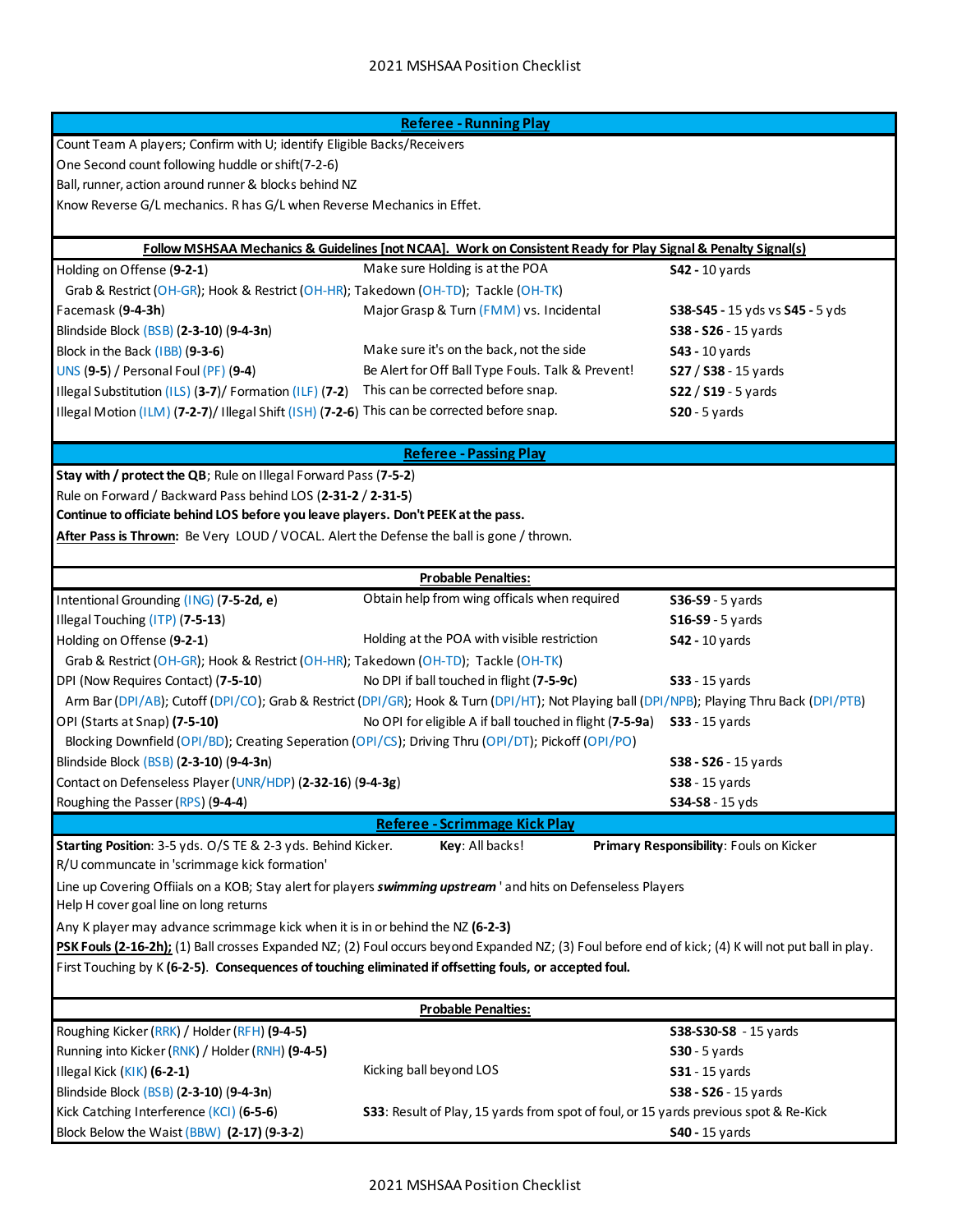| <b>Umpire - Pre-Game &amp; Game Day Management Responsibilities</b>                                                            |                                                                                                                                                   |                                                      |                                |                                                |                                            |  |
|--------------------------------------------------------------------------------------------------------------------------------|---------------------------------------------------------------------------------------------------------------------------------------------------|------------------------------------------------------|--------------------------------|------------------------------------------------|--------------------------------------------|--|
|                                                                                                                                | Know the Player Equipment Rules (1-5)                                                                                                             |                                                      |                                |                                                |                                            |  |
|                                                                                                                                | Assist R in knowing location of security & game administration.                                                                                   |                                                      |                                |                                                |                                            |  |
|                                                                                                                                | You're the #1 Assistant to the Referee in controlling the Tempo of the Game & Establishing the Ready for Play                                     |                                                      |                                |                                                |                                            |  |
|                                                                                                                                | Follow MSHSAA Mechanics & Guidelines [not NCAA].                                                                                                  |                                                      |                                |                                                |                                            |  |
|                                                                                                                                | Walk the field with crew in professional manner. Perform duties per MSHSAA handout.                                                               |                                                      |                                |                                                |                                            |  |
|                                                                                                                                | Follow MSHSAA Mechanics & Guidelines [not NCAA]. Work on Consistent Ball placement (set ball prior to 20 sec remaining on play clock)             |                                                      |                                |                                                |                                            |  |
|                                                                                                                                |                                                                                                                                                   | <b>Fouls / Penalties</b>                             |                                |                                                |                                            |  |
|                                                                                                                                | <b>CREW:</b> Don't fish in someone else's pond.                                                                                                   |                                                      |                                |                                                |                                            |  |
|                                                                                                                                | If you "Think it's a foul,"  it's Not a Foul.                                                                                                     | Be the official who helps R on all Foul Enforcements |                                |                                                | Be R's - Foul Expert.                      |  |
|                                                                                                                                | "See everything you call, but don't call everything you see"; "Make it Big"; "Make it be There"                                                   |                                                      |                                |                                                |                                            |  |
|                                                                                                                                | Remember to Stop the Clock for fouls that prevent the snap.                                                                                       |                                                      |                                |                                                |                                            |  |
|                                                                                                                                | Provide the results of the play, status of the ball when the foul occurred, foul, offending team & number to R.                                   |                                                      |                                |                                                |                                            |  |
|                                                                                                                                | ALL PENALTIES: Confirm with R & H. Communicate with H & L on Enforcement                                                                          |                                                      |                                |                                                |                                            |  |
|                                                                                                                                |                                                                                                                                                   | <b>Points of Emphasis</b>                            |                                |                                                |                                            |  |
|                                                                                                                                | Intentional Grounding (7-5-2d); Legal / Illegal Formations (7-2-3, 7-2-5), Ineligible Downfield (7-5-12)                                          |                                                      |                                |                                                |                                            |  |
|                                                                                                                                |                                                                                                                                                   | <b>Recent Rule Changes</b>                           |                                |                                                |                                            |  |
|                                                                                                                                | Halftime Intermission option following weather delay (3-1-6c); 40 sec play clock for Team B Equipment Repair (3-5-7e) OR Team B Injury (3-5-10);  |                                                      |                                |                                                |                                            |  |
|                                                                                                                                | 25 sec play clock following legal kick (2-24, 9-7-1); Blocking Below the Waist (2-17-2c, 2-17-4)                                                  |                                                      |                                |                                                |                                            |  |
|                                                                                                                                | <b>All Officials Duties During Game</b>                                                                                                           |                                                      |                                | <b>Umpire Pre-Snap Position &amp; Ritual</b>   |                                            |  |
|                                                                                                                                | BJ; Responsible for all timing situations (p9), Kicking & Passing Game                                                                            |                                                      |                                | Starting Position = 4 to 7 yards deep off ball |                                            |  |
|                                                                                                                                | HL & LJ = Responsible for Forward Progress & Sideline Control                                                                                     |                                                      |                                | Move to position to see the ball               |                                            |  |
|                                                                                                                                | U = Responsible for assisting R on Penalty Enforcement & Inside Game                                                                              |                                                      |                                |                                                | Too Deep = You're not Involved in the play |  |
|                                                                                                                                | Focus on Being a Great Dead Ball Official                                                                                                         |                                                      |                                | Too Short = Get caught inside / dangerous      |                                            |  |
|                                                                                                                                | Always Hustle During the play                                                                                                                     |                                                      |                                | Confirm Count of Team A/K players with R       |                                            |  |
|                                                                                                                                | All officials need to be aware of the play/game clock status                                                                                      |                                                      |                                | Five players #50-79; False Start               |                                            |  |
|                                                                                                                                | Know your Key & his # before the snap                                                                                                             |                                                      |                                | Note position of ball between hash marks       |                                            |  |
|                                                                                                                                |                                                                                                                                                   |                                                      |                                | KEY(S): Guard/Center/Guard                     |                                            |  |
|                                                                                                                                |                                                                                                                                                   | Free Kicks /                                         | <b>Be Alert for Short Kick</b> |                                                |                                            |  |
| <b>Position:</b>                                                                                                               | <b>Responsibility #1:</b>                                                                                                                         |                                                      | <b>Responsibility #2:</b>      |                                                | Count:                                     |  |
| $R \varnothing G/L$                                                                                                            | Ensure there are 4 players on each side of the kicker                                                                                             |                                                      |                                | Momentum Rule [Bag it] (8-5-2a)                | R                                          |  |
| <b>U</b> @ 20YL                                                                                                                | Progress on your side of the field. Use cross field mechanics.                                                                                    |                                                      |                                | Watch for illegal blocks (BSB, BBW, IBB)       | R.                                         |  |
| $LJ@$ 50YL                                                                                                                     | Encroachment by R & 1st touching by K                                                                                                             |                                                      |                                | Goal Line on your side of field                | Κ                                          |  |
| <b>B</b> @ 40YL                                                                                                                | Encroachment by K. Pop Up Kick                                                                                                                    |                                                      |                                | Goal Line on your side of field                | κ                                          |  |
|                                                                                                                                | HL @ 30YL Progress on your side of the field. Use cross field mechanics.                                                                          |                                                      |                                | Watch for illegal backside / low blocks        | R                                          |  |
|                                                                                                                                | Forced Touching = No Touching = Ignore It (6-1-6)                                                                                                 |                                                      |                                |                                                |                                            |  |
| When the kick is over - SPOT the ball on a yard line to start the series.                                                      |                                                                                                                                                   |                                                      |                                |                                                |                                            |  |
| <b>Probable Penalties:</b>                                                                                                     |                                                                                                                                                   |                                                      |                                |                                                |                                            |  |
|                                                                                                                                | Pop Up Kick (2-24-10) (6-1-11)<br>S7 - S19 - 5 yards                                                                                              |                                                      |                                |                                                |                                            |  |
| Block Below the Waist (BBW) (2-17) (9-3-2)                                                                                     |                                                                                                                                                   |                                                      | <b>S40</b> - 15 yards          |                                                |                                            |  |
| Make sure it's from the back, not in the side<br>Block in the Back (IBB) (9-3-6)                                               |                                                                                                                                                   | <b>S43 - 10 yards</b>                                |                                |                                                |                                            |  |
| Blindside Block (BSB) (2-3-10) (9-4-3n)                                                                                        |                                                                                                                                                   |                                                      | S38 - S26 - 15 yards           |                                                |                                            |  |
| Kick Catching Interference (KCI) (6-5-6)<br><b>S33</b> : Result of Play, 15 yards from spot of foul, or 15 yards previous spot |                                                                                                                                                   |                                                      |                                |                                                |                                            |  |
| Make sure Holding is at the POA<br>Holding (9-2-3c)<br>$S42 - 10$ vards                                                        |                                                                                                                                                   |                                                      |                                |                                                |                                            |  |
|                                                                                                                                | Kick out of Bounds (KOB) (6-1-9)<br>Options: 1) 5 yds / Re-Kick; 2) 5 yds succeeding spot, or 3) 25 yds. from previous spot (S19)                 |                                                      |                                |                                                |                                            |  |
|                                                                                                                                | K initiating contact prior to kick traveling 10 yds; Eligible to recover FK; R initiates block in NZ (IBK) (9-3-7)<br><b>S43 - 10 yards (IBK)</b> |                                                      |                                |                                                |                                            |  |
|                                                                                                                                | Blocking after signaling valid or invalid Fair Catch Signal (IBS) (6-5-1)<br><b>S43</b> - 10 yards                                                |                                                      |                                |                                                |                                            |  |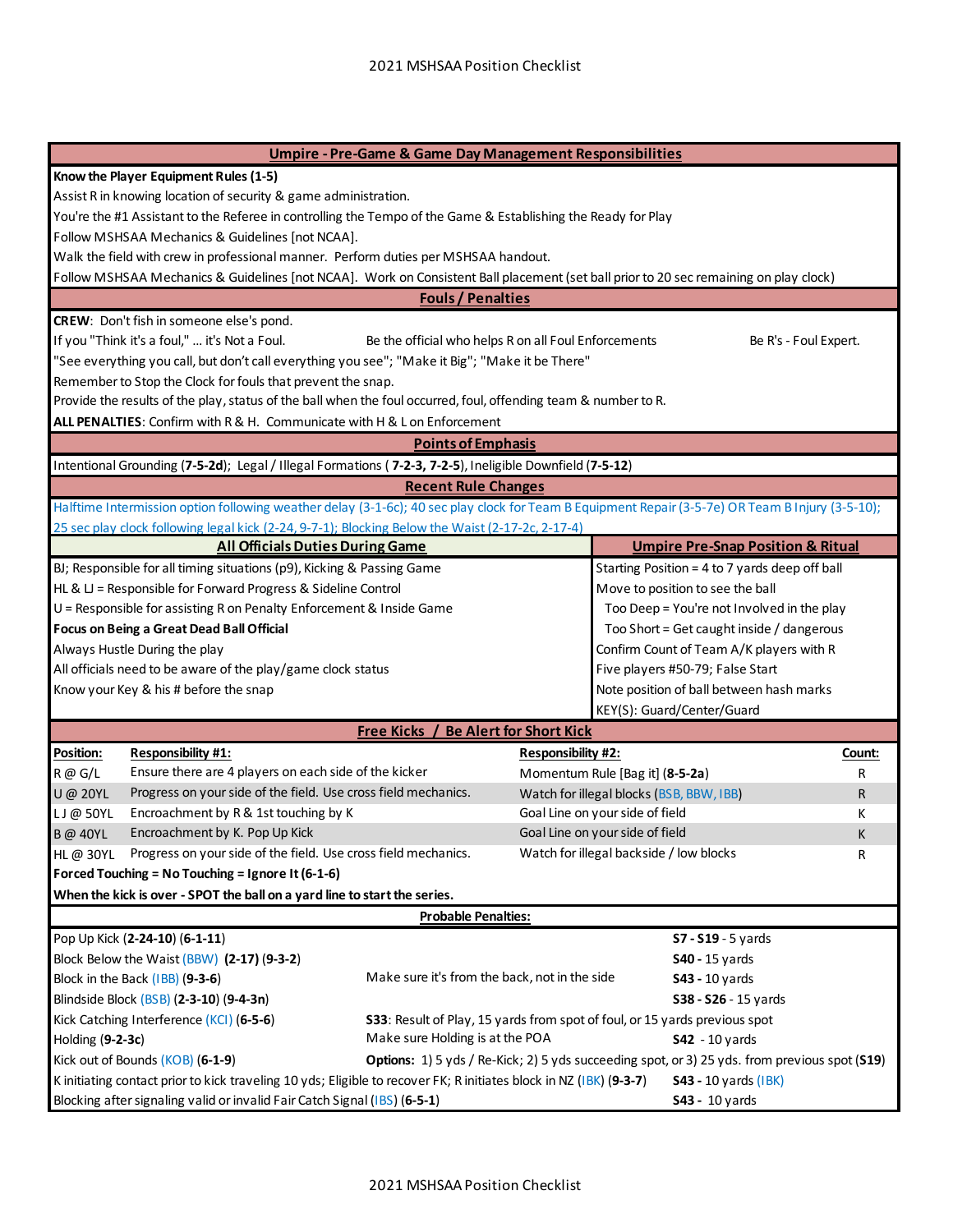|                                                                                                                                                      | <b>Umpire - Running Play</b>                                                                                   |                                 |  |  |
|------------------------------------------------------------------------------------------------------------------------------------------------------|----------------------------------------------------------------------------------------------------------------|---------------------------------|--|--|
| Primary Responsibility: Free Blocking Zones @ POA. Illegal Blocks                                                                                    |                                                                                                                |                                 |  |  |
|                                                                                                                                                      | When Play is Over: Become a presence with your voice (not your whistle)! Your job is to control the middle.    |                                 |  |  |
|                                                                                                                                                      | Hustle to obtain the ball at the end of the play. Spot It. Stand over ball & face Referee until released by R. |                                 |  |  |
| <b>Goal Line Mechanics:</b>                                                                                                                          |                                                                                                                |                                 |  |  |
| DO NOT block the view of H & L J at the G/L. DO NOT give 'secret signal' for ball breaking plane.                                                    |                                                                                                                |                                 |  |  |
| Follow MSHSAA Mechanics & Guidelines [not NCAA]. Work on Consistent Ready for Play Signal & Penalty Signal(s)                                        |                                                                                                                |                                 |  |  |
| Any Run toward you [Protect Yourself] and Observe Blocks at the POA                                                                                  |                                                                                                                |                                 |  |  |
| Don't insert yourself into the game. Majority of your calls are HOLDING. Make sure these calls are BIG HOLDS.                                        |                                                                                                                |                                 |  |  |
|                                                                                                                                                      | <b>Probable Penalties:</b>                                                                                     |                                 |  |  |
| Holding on Offense (9-2-1)                                                                                                                           | Make sure Holding is at the POA                                                                                | <b>S42 - 10 yards</b>           |  |  |
| Grab & Restrict (OH-GR); Hook & Restrict (OH-HR); Takedown (OH-TD); Tackle (OH-TK)                                                                   |                                                                                                                |                                 |  |  |
| Chop Block (CHB) (2-3-8) (9-3-6)                                                                                                                     | High / Low - With or Without Delay                                                                             | <b>S41</b> - 15 yards           |  |  |
| Facemask by Defense (9-4-3h)                                                                                                                         | Major Grasp & Turn (FMM) vs. Incidental                                                                        | S38-S45 - 15 yds vs S45 - 5 yds |  |  |
| Blindside Block (BSB) (2-3-10) (9-4-3n)                                                                                                              |                                                                                                                | S38 - S26 - 15 yards            |  |  |
| Block in the Back (IBB) (9-3-6)                                                                                                                      | Make sure it's on the back, not the side                                                                       | <b>S43</b> - 10 yards           |  |  |
|                                                                                                                                                      | Be Alert for Off Ball Type Fouls. Talk & Prevent!                                                              |                                 |  |  |
| <b>UNS (9-5) / Personal Foul (PF) (9-4)</b>                                                                                                          |                                                                                                                | S27 / S38 - 15 yards            |  |  |
|                                                                                                                                                      | <b>Umpire - Passing Play</b>                                                                                   |                                 |  |  |
| Primary Responsibility: Free Blocking Zones @ POA. Illegal Blocks                                                                                    |                                                                                                                |                                 |  |  |
|                                                                                                                                                      | Read Pass - Move towards NZ; Cover short pass over middle; Know where forward pass touches anything            |                                 |  |  |
| Assist R on Illegal Forward Pass beyond NZ                                                                                                           |                                                                                                                |                                 |  |  |
|                                                                                                                                                      | <b>Probable Penalties:</b>                                                                                     |                                 |  |  |
| Illegal Touching (ITP) (7-5-13)                                                                                                                      |                                                                                                                | $$16-$9 - 5 \text{ yards}$      |  |  |
| Holding on Offense (9-2-1)                                                                                                                           | Holding at the POA with visible restriction                                                                    | <b>S42 - 10 yards</b>           |  |  |
| Grab & Restrict (OH-GR); Hook & Restrict (OH-HR); Takedown (OH-TD); Tackle (OH-TK)                                                                   |                                                                                                                |                                 |  |  |
| Blindside Block (BSB) (2-3-10) (9-4-3n)                                                                                                              |                                                                                                                | S38 - S26 - 15 yards            |  |  |
| Unnecessary contact on a defenseless player                                                                                                          | (UNR/HDP) (2-32-16) (9-4-3g)                                                                                   | <b>S38</b> - 15 yards           |  |  |
| All officials need to be aware of the play/game clock status                                                                                         |                                                                                                                |                                 |  |  |
|                                                                                                                                                      | <b>Umpire - Scrimmage Kick Play</b>                                                                            |                                 |  |  |
| Starting Position: 10 yds deep keeping snap in view. Count K players. R/U communicate in 'Scrimmage Kick Formation'                                  |                                                                                                                |                                 |  |  |
| Primary Responsibility: Numbering Exceptions (7-2-5b1); Be alert to illegal contact on the snapper ("Snapper is Protected")                          |                                                                                                                |                                 |  |  |
| All officials need to be aware of the play/game clock status                                                                                         |                                                                                                                |                                 |  |  |
| Be alert to the Pull & Shoot by Defense. This is HOLDING                                                                                             |                                                                                                                |                                 |  |  |
| Assist H in determining if the ball crosses the NZ. Any K player may advance scrimmage kick when it is in or behind the NZ (6-2-3)                   |                                                                                                                |                                 |  |  |
| Stay disciplined & alert for players "swimming upstream" to Cherry Pick Defenseless Players                                                          |                                                                                                                |                                 |  |  |
| Be alert for Hurdling by defensive players (2-22) (9-4-3d)                                                                                           |                                                                                                                |                                 |  |  |
| PSK Fouls (2-16-2h); (1) Ball crosses Expanded NZ; (2) Foul occurs beyond Expanded NZ; (3) Foul before end of kick; (4) K will not put ball in play. |                                                                                                                |                                 |  |  |
| First Touching by K (6-2-5) Consequences of touching eliminated if offsetting fouls, or accepted foul.                                               |                                                                                                                |                                 |  |  |
|                                                                                                                                                      |                                                                                                                |                                 |  |  |
|                                                                                                                                                      | <b>Probable Penalties:</b>                                                                                     |                                 |  |  |
| Roughing the Snapper (RTS) (9-4-6)                                                                                                                   |                                                                                                                | S38-S8 - 15 yards               |  |  |
| Chop Block (CHB) (2-3-8) (9-3-6)                                                                                                                     | High / Low - With or Without Delay                                                                             | <b>S41</b> - 15 yards           |  |  |
| Block in the Back (IBB) (9-3-6)                                                                                                                      | Make sure it's on the back, not the side                                                                       | \$43 - 10 yards                 |  |  |
| Block Below the Waist (BBW) (2-17) (9-3-2)                                                                                                           |                                                                                                                | <b>S40 - 15 yards</b>           |  |  |
| Illegal Kick (KIK) (6-2-1)                                                                                                                           | Kicking ball beyond LOS                                                                                        | <b>S31</b> - 15 yards           |  |  |
| Holding on Offense (6-2-1)                                                                                                                           | Make sure Holding is at the POA                                                                                | \$42 - 10 yards                 |  |  |
| Grab & Restrict (OH-GR); Hook & Restrict (OH-HR); Takedown (OH-TD); Tackle (OH-TK)                                                                   |                                                                                                                |                                 |  |  |
| Blindside Block (BSB) (2-3-10) (9-4-3n)<br>S38 - S26 - 15 yards                                                                                      |                                                                                                                |                                 |  |  |
| Unnecessary contact on a defenseless player                                                                                                          | (UNR/HDP) (2-32-16) (9-4-3g)                                                                                   | <b>S38</b> - 15 yards           |  |  |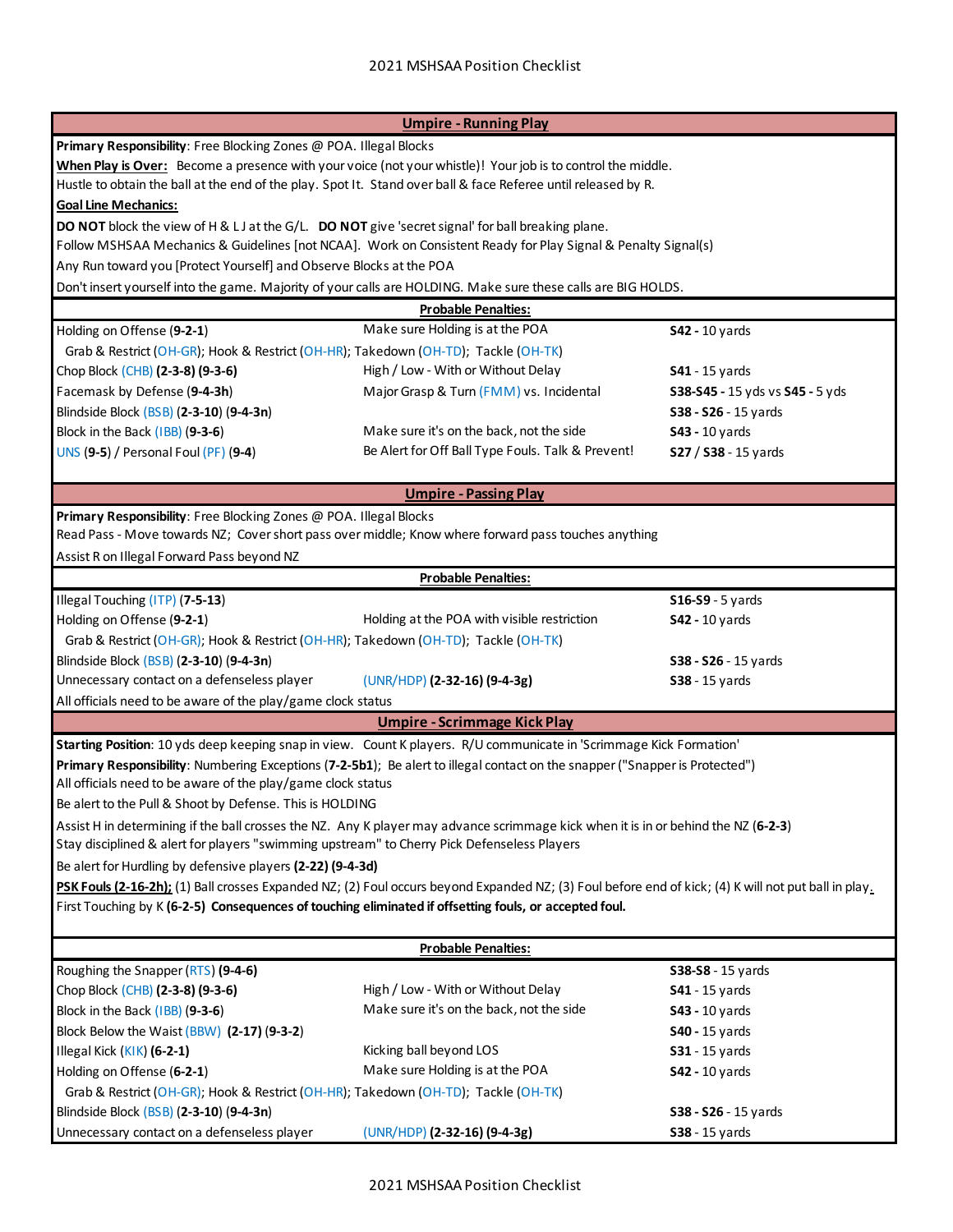| <b>Back Judge - Pre-Game &amp; Game Day Management Responsibilities</b>                                                |                                                                                                                                                                                                                                                         |                                                    |                                           |                                                                                                                                                  |        |  |
|------------------------------------------------------------------------------------------------------------------------|---------------------------------------------------------------------------------------------------------------------------------------------------------------------------------------------------------------------------------------------------------|----------------------------------------------------|-------------------------------------------|--------------------------------------------------------------------------------------------------------------------------------------------------|--------|--|
| Follow MSHSAA Mechanics & Guidelines [not NCAA].                                                                       |                                                                                                                                                                                                                                                         |                                                    |                                           |                                                                                                                                                  |        |  |
|                                                                                                                        | Walk the field with crew in professional manner. Perform duties per MSHSAA handout.                                                                                                                                                                     |                                                    |                                           |                                                                                                                                                  |        |  |
|                                                                                                                        | Coin Toss: Bring out Kicking Ball.                                                                                                                                                                                                                      |                                                    |                                           |                                                                                                                                                  |        |  |
|                                                                                                                        |                                                                                                                                                                                                                                                         | <b>Fouls / Penalties</b>                           |                                           |                                                                                                                                                  |        |  |
|                                                                                                                        | Follow MSHSAA Mechanics & Guidelines [not NCAA].                                                                                                                                                                                                        |                                                    |                                           |                                                                                                                                                  |        |  |
|                                                                                                                        | If you "Think it's a foul,"  it's Not a Foul.                                                                                                                                                                                                           | Was an Advantage Gained on DPI, OPI or KCI?        |                                           | Did it impact the play?                                                                                                                          |        |  |
|                                                                                                                        | "See everything you call, but don't call everything you see"; "Make it Big"; "Make it be There"; Be Consistent in Judgement                                                                                                                             |                                                    |                                           |                                                                                                                                                  |        |  |
|                                                                                                                        | Provide the Results of the Play, Status of the Ball when the foul occurred, Foul, Offending Team & Number to R.                                                                                                                                         |                                                    |                                           |                                                                                                                                                  |        |  |
|                                                                                                                        | Assist R on all UNS fouls - and remind them the 2nd UNS foul = DQ.                                                                                                                                                                                      |                                                    |                                           |                                                                                                                                                  |        |  |
|                                                                                                                        | Assist R with clock on penalties under two minutes (3-4-7)                                                                                                                                                                                              |                                                    |                                           |                                                                                                                                                  |        |  |
|                                                                                                                        |                                                                                                                                                                                                                                                         | <b>Points of Emphasis</b>                          |                                           |                                                                                                                                                  |        |  |
|                                                                                                                        | Intentional Grounding (7-5-2d); Legal / Illegal Formations (7-2-3, 7-2-5), Ineligible Downfield (7-5-12)                                                                                                                                                |                                                    |                                           |                                                                                                                                                  |        |  |
|                                                                                                                        |                                                                                                                                                                                                                                                         |                                                    |                                           |                                                                                                                                                  |        |  |
|                                                                                                                        |                                                                                                                                                                                                                                                         | <b>Recent Rule Changes</b>                         |                                           | Halftime Intermission option following weather delay (3-1-6c); 40 sec play clock for Team B Equipment Repair (3-5-7e) OR Team B Injury (3-5-10); |        |  |
|                                                                                                                        | 25 sec play clock following legal kick (2-24, 9-7-1); Blocking Below the Waist (2-17-2c, 2-17-4)                                                                                                                                                        |                                                    |                                           |                                                                                                                                                  |        |  |
|                                                                                                                        | <b>All Officials Duties During Game</b>                                                                                                                                                                                                                 |                                                    |                                           | <b>Back Judge Pre-Snap Position &amp; Ritual</b>                                                                                                 |        |  |
|                                                                                                                        | BJ; Responsible for all timing situations (p9), Kicking & Passing Game                                                                                                                                                                                  |                                                    |                                           |                                                                                                                                                  |        |  |
|                                                                                                                        | HL & LJ = Responsible for Forward Progress & Sideline Control                                                                                                                                                                                           |                                                    |                                           | BJ must ALWAYS KNOW the Status of Clock                                                                                                          |        |  |
|                                                                                                                        | U = Responsible for assisting R on Penalty Enforcement & Inside Game                                                                                                                                                                                    |                                                    |                                           | Help R manage the Play/Game Clock.<br>Starting Position = 20 yards deep.                                                                         |        |  |
|                                                                                                                        | Focus on Being a Great Dead Ball Official                                                                                                                                                                                                               |                                                    |                                           | Count Defense, Confirm with H/LJ                                                                                                                 |        |  |
|                                                                                                                        | Always Hustle During the play                                                                                                                                                                                                                           |                                                    |                                           | 1st Move = Read the Play. Don't BAIL OUT.                                                                                                        |        |  |
|                                                                                                                        | All officials need to be aware of the game clock status                                                                                                                                                                                                 |                                                    |                                           | Study QB's and their range, abilities & adjust.                                                                                                  |        |  |
|                                                                                                                        |                                                                                                                                                                                                                                                         |                                                    |                                           | Too Deep = You're not Involved in the play                                                                                                       |        |  |
|                                                                                                                        | Know your Key & his # before the snap                                                                                                                                                                                                                   |                                                    | Too Short = Get caught inside / dangerous |                                                                                                                                                  |        |  |
|                                                                                                                        |                                                                                                                                                                                                                                                         |                                                    |                                           |                                                                                                                                                  |        |  |
|                                                                                                                        | <b>BALL MECHANICS:</b> Be Involved 99% of time. Learn and Use the Triangle Method for Ball.                                                                                                                                                             | <b>Free Kicks / Always be Alert for Short Kick</b> |                                           | <b>NEVER Get Beat Deep</b>                                                                                                                       |        |  |
|                                                                                                                        | <b>Responsibility #1:</b>                                                                                                                                                                                                                               |                                                    |                                           |                                                                                                                                                  |        |  |
| Position:                                                                                                              | Ensure there are 4 players on each side of the kicker                                                                                                                                                                                                   |                                                    | <b>Responsibility #2:</b>                 |                                                                                                                                                  | Count: |  |
| R @ G/L                                                                                                                | Progress on your side of the field. Use cross field mechanics.                                                                                                                                                                                          |                                                    |                                           | Momentum Rule [Bag it] (8-5-2a)                                                                                                                  | R      |  |
| <b>U</b> @ 20YL                                                                                                        | Encroachment by R & 1st touching by K                                                                                                                                                                                                                   |                                                    |                                           | Watch for illegal blocks (BSB, BBW, IBB)<br>Goal Line on your side of field                                                                      | R      |  |
| LJ@50YL                                                                                                                | Encroachment by K. Pop Up Kick                                                                                                                                                                                                                          |                                                    |                                           | Goal Line on your side of field                                                                                                                  | К      |  |
| <b>B</b> @ 40YL                                                                                                        | Progress on your side of the field. Use cross field mechanics.                                                                                                                                                                                          |                                                    |                                           |                                                                                                                                                  | К      |  |
| HL@ 30YL                                                                                                               | Officiate K's Free Kick Line as a Plane for Short Kicks                                                                                                                                                                                                 |                                                    |                                           | Watch for illegal backside / low blocks                                                                                                          | R      |  |
|                                                                                                                        | Forced Touching = No Touching = Ignore It (6-1-6)                                                                                                                                                                                                       |                                                    |                                           |                                                                                                                                                  |        |  |
|                                                                                                                        |                                                                                                                                                                                                                                                         |                                                    |                                           |                                                                                                                                                  |        |  |
| When the kick is over - SPOT the ball on a yard line to start the series.                                              |                                                                                                                                                                                                                                                         |                                                    |                                           |                                                                                                                                                  |        |  |
| <b>Probable Penalties:</b><br>Pop Up Kick (2-24-10) (6-1-11)                                                           |                                                                                                                                                                                                                                                         |                                                    |                                           |                                                                                                                                                  |        |  |
|                                                                                                                        |                                                                                                                                                                                                                                                         |                                                    |                                           | S7 - S19 - 5 yards                                                                                                                               |        |  |
| Block Below the Waist (BBW) (2-17) (9-3-2)                                                                             |                                                                                                                                                                                                                                                         |                                                    | <b>S40</b> - 15 yards                     |                                                                                                                                                  |        |  |
| Make sure it's from the back, not in the side<br>Block in the Back (IBB) (9-3-6)                                       |                                                                                                                                                                                                                                                         |                                                    | <b>S43</b> - 10 yards                     |                                                                                                                                                  |        |  |
| Blindside Block (BSB) (2-3-10) (9-4-3n)<br>S38 - S26 - 15 yards                                                        |                                                                                                                                                                                                                                                         |                                                    |                                           |                                                                                                                                                  |        |  |
| Kick Catching Interference (KCI) (6-5-6)<br>S33: Result of Play, 15 yards from spot of foul, or 15 yards previous spot |                                                                                                                                                                                                                                                         |                                                    |                                           |                                                                                                                                                  |        |  |
| Make sure Holding is at the POA<br>Holding (9-2-3c)<br><b>S42</b> - 10 yards                                           |                                                                                                                                                                                                                                                         |                                                    |                                           |                                                                                                                                                  |        |  |
|                                                                                                                        | Kick out of Bounds (KOB) (6-1-9)<br>Options: 1) 5 yds / Re-Kick; 2) 5 yds succeeding spot, or 3) 25 yds. from previous spot (S19)<br>K initiating contact prior to kick traveling 10 yds; Eligible to recover FK; R initiates block in NZ (IBK) (9-3-7) |                                                    |                                           |                                                                                                                                                  |        |  |
|                                                                                                                        |                                                                                                                                                                                                                                                         |                                                    |                                           | <b>S43 - 10 yards (IBK)</b>                                                                                                                      |        |  |
| Blocking after signaling valid or invalid Fair Catch Signal (IBS) (6-5-1)                                              |                                                                                                                                                                                                                                                         |                                                    |                                           | <b>S43</b> - 10 yards                                                                                                                            |        |  |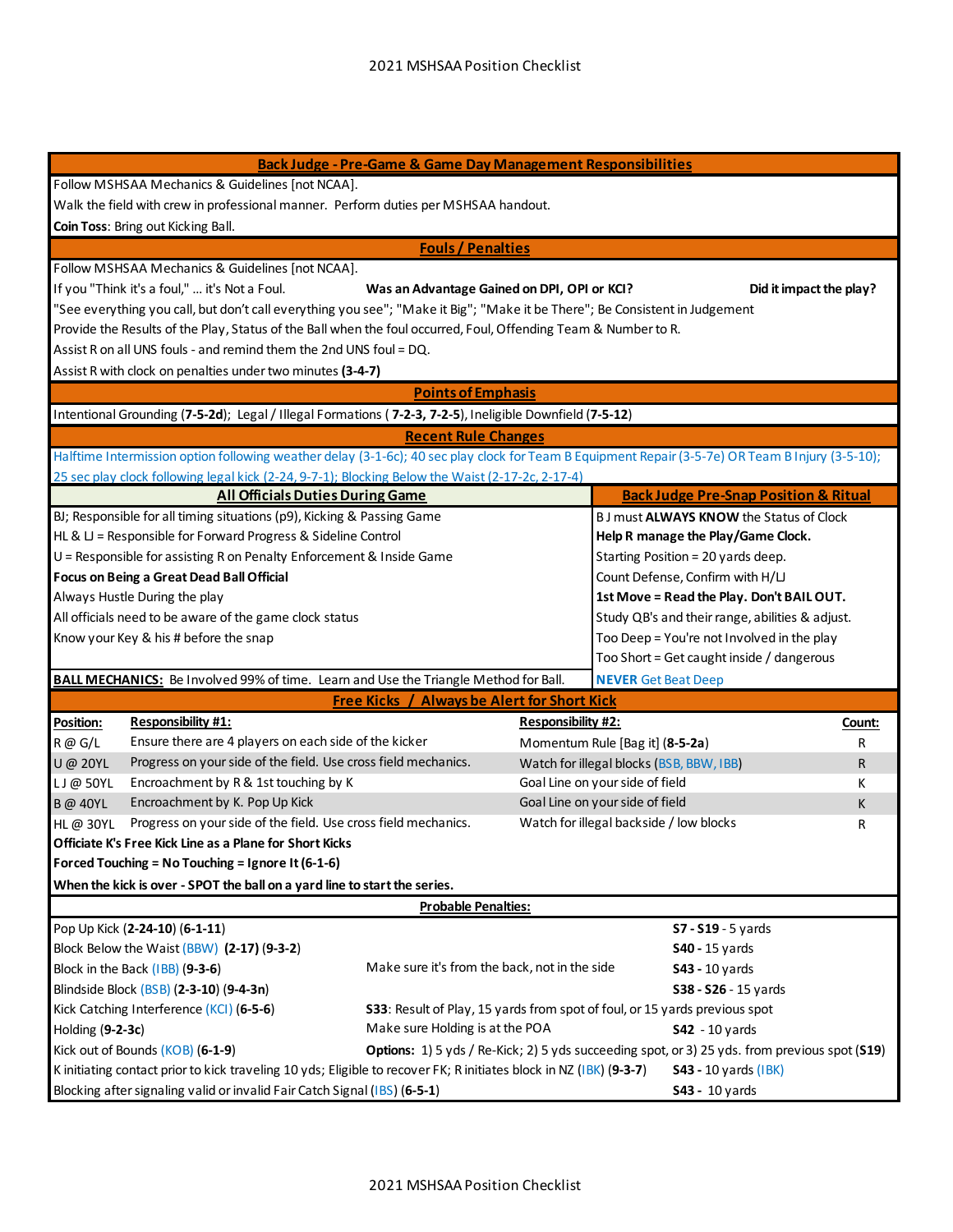| <b>Back Judge - Running Play</b>                                                                                                                                                                                             |                                                                                                                                            |                                 |  |  |
|------------------------------------------------------------------------------------------------------------------------------------------------------------------------------------------------------------------------------|--------------------------------------------------------------------------------------------------------------------------------------------|---------------------------------|--|--|
| Primary Responsibilities: Work Inside-Out Coverage. Keep play Boxed In.                                                                                                                                                      |                                                                                                                                            |                                 |  |  |
| Key: Widest Receiver(s) on Strong Side. Know receiver's #.                                                                                                                                                                   |                                                                                                                                            |                                 |  |  |
| Counts defense / Confirm with H & L J                                                                                                                                                                                        |                                                                                                                                            |                                 |  |  |
| <b>Check Play/Game Clock</b>                                                                                                                                                                                                 |                                                                                                                                            |                                 |  |  |
| Always stay behind deepest WR. After the play - BE VOCAL with players. Presence!                                                                                                                                             |                                                                                                                                            |                                 |  |  |
| <b>Follow MSHSAA Mechanics &amp; Guidelines [not NCAA].</b>                                                                                                                                                                  |                                                                                                                                            |                                 |  |  |
| G/L Position: Ball @ 10 YL - Start @ End Line                                                                                                                                                                                |                                                                                                                                            |                                 |  |  |
|                                                                                                                                                                                                                              | <b>Probable Penalties:</b>                                                                                                                 |                                 |  |  |
| Holding on Offense (9-2-1)                                                                                                                                                                                                   | Make sure Holding is at the POA                                                                                                            | <b>S42 - 10 yards</b>           |  |  |
| Grab & Restrict (OH-GR); Hook & Restrict (OH-HR); Takedown (OH-TD); Tackle (OH-TK)                                                                                                                                           |                                                                                                                                            |                                 |  |  |
| Facemask (9-4-3h)                                                                                                                                                                                                            | Major Grasp & Turn (FMM) vs. Incidental                                                                                                    | S38-S45 - 15 yds vs S45 - 5 yds |  |  |
| Blindside Block (BSB) (2-3-10) (9-4-3n)                                                                                                                                                                                      |                                                                                                                                            | S38 - S26 - 15 yards            |  |  |
| Block in the Back (IBB) (9-3-6)                                                                                                                                                                                              | Make sure it's on the back, not the side                                                                                                   | <b>S43</b> - 10 yards           |  |  |
| <b>UNS (9-5) / Personal Foul (PF) (9-4)</b>                                                                                                                                                                                  | Be Alert for Off Ball Type Fouls. Talk & Prevent!                                                                                          | S27 / S38 - 15 yards            |  |  |
|                                                                                                                                                                                                                              |                                                                                                                                            |                                 |  |  |
|                                                                                                                                                                                                                              | <b>Back Judge - Passing Play</b>                                                                                                           |                                 |  |  |
| Primary Responsibilities: Work Inside-Out Coverage. Keep play Boxed In.                                                                                                                                                      |                                                                                                                                            | Man                             |  |  |
| The Passing / Kicking Game is where a B J earns their pay.                                                                                                                                                                   |                                                                                                                                            | Zone                            |  |  |
| Know Momentum Rule (8-5-2a)                                                                                                                                                                                                  |                                                                                                                                            | Ball                            |  |  |
|                                                                                                                                                                                                                              |                                                                                                                                            |                                 |  |  |
|                                                                                                                                                                                                                              | <b>Probable Penalties:</b>                                                                                                                 |                                 |  |  |
| Intentional Grounding (ING) (7-5-2d, e)                                                                                                                                                                                      | Let R know if a receiver was in the area                                                                                                   | <b>S36-S9 - 5 yards</b>         |  |  |
| Illegal Touching (ITP) (7-5-13)                                                                                                                                                                                              |                                                                                                                                            | <b>S16-S9 - 5 yards</b>         |  |  |
| Holding on Offense (9-2-1)                                                                                                                                                                                                   | Holding at the POA with visible restriction                                                                                                | <b>S42 - 10 yards</b>           |  |  |
| Grab & Restrict (OH-GR); Hook & Restrict (OH-HR); Takedown (OH-TD); Tackle (OH-TK)                                                                                                                                           |                                                                                                                                            |                                 |  |  |
| DPI (Now Requires Contact) (7-5-10)                                                                                                                                                                                          | No DPI if ball touched in flight (7-5-9c)                                                                                                  | <b>S33</b> - 15 yards           |  |  |
|                                                                                                                                                                                                                              | Arm Bar (DPI/AB); Cutoff (DPI/CO); Grab & Restrict (DPI/GR); Hook & Turn (DPI/HT); Not Playing ball (DPI/NPB); Playing Thru Back (DPI/PTB) |                                 |  |  |
| OPI (Starts at Snap) (7-5-10)                                                                                                                                                                                                | No OPI for eligible A if ball touched in flight (7-5-9a)                                                                                   | <b>S33</b> - 15 yards           |  |  |
| Blocking Downfield (OPI/BD); Creating Seperation (OPI/CS); Driving Thru (OPI/DT); Pickoff (OPI/PO)                                                                                                                           |                                                                                                                                            |                                 |  |  |
| Blindside Block (BSB) (2-3-10) (9-4-3n)                                                                                                                                                                                      |                                                                                                                                            | S38 - S26 - 15 yards            |  |  |
| Unnecessary contact on a defenseless player                                                                                                                                                                                  | (UNR/HDP) (2-32-16) (9-4-3g)                                                                                                               | S38 - 15 yards                  |  |  |
| All officials need to be aware of the play/game clock status                                                                                                                                                                 |                                                                                                                                            |                                 |  |  |
|                                                                                                                                                                                                                              | <b>Back Judge - Scrimmage Kick Play</b>                                                                                                    |                                 |  |  |
|                                                                                                                                                                                                                              |                                                                                                                                            |                                 |  |  |
|                                                                                                                                                                                                                              | Note to B J: If there is a chance something will go wrong, it'll happen on a Scrimmage Kick                                                |                                 |  |  |
| Starting Position: 10-12 yds. wider & 2-3 yds than deepest receiver on H's side of field                                                                                                                                     |                                                                                                                                            |                                 |  |  |
| After Snap: Step toward NZ.                                                                                                                                                                                                  |                                                                                                                                            |                                 |  |  |
| Primary Responsibility: End of Kick (Bag) (2-24-2); 1st Touching (Bag) (2-12); KCI (6-5-6); Touchback (8-5-3); Safety (8-5-2)<br>Stay disciplined & alert for players "swimming upstream" to Cherry Pick Defenseless Players |                                                                                                                                            |                                 |  |  |
| Know Momentum Rule (8-5-2a)                                                                                                                                                                                                  |                                                                                                                                            |                                 |  |  |
| Touchback = Ball Strikes ground in the EZ [dead ball] (8-5-3a)                                                                                                                                                               |                                                                                                                                            |                                 |  |  |
| PSK Fouls (2-16-2h); (1) Ball crosses Expanded NZ; (2) Foul occurs beyond Expanded NZ; (3) Foul before end of kick; (4) K will not put ball in play.                                                                         |                                                                                                                                            |                                 |  |  |
| First Touching by K (6-2-5): Bean Bag. Consequences of touching eliminated if offsetting fouls, or accepted foul.                                                                                                            |                                                                                                                                            |                                 |  |  |
| <b>Probable Penalties:</b>                                                                                                                                                                                                   |                                                                                                                                            |                                 |  |  |
| Kick Catching Interference (KCI) (6-5-6)<br>S33: Result of Play, 15 yards from spot of foul, or 15 yards previous spot & Re-Kick                                                                                             |                                                                                                                                            |                                 |  |  |
| Block in the Back (IBB) (9-3-6)                                                                                                                                                                                              | Make sure it's on the back, not the side                                                                                                   | \$43 - 10 yards                 |  |  |
| Block Below the Waist (BBW) (2-17) (9-3-2)                                                                                                                                                                                   |                                                                                                                                            | <b>S40</b> - 15 yards           |  |  |
| Blindside Block (BSB) (2-3-10) (9-4-3n)                                                                                                                                                                                      |                                                                                                                                            | S38 - S26 - 15 yards            |  |  |
| Unnecessary contact on a defenseless player                                                                                                                                                                                  | (UNR/HDP) (2-32-16) (9-4-3g)                                                                                                               | <b>S38</b> - 15 yards           |  |  |
|                                                                                                                                                                                                                              |                                                                                                                                            |                                 |  |  |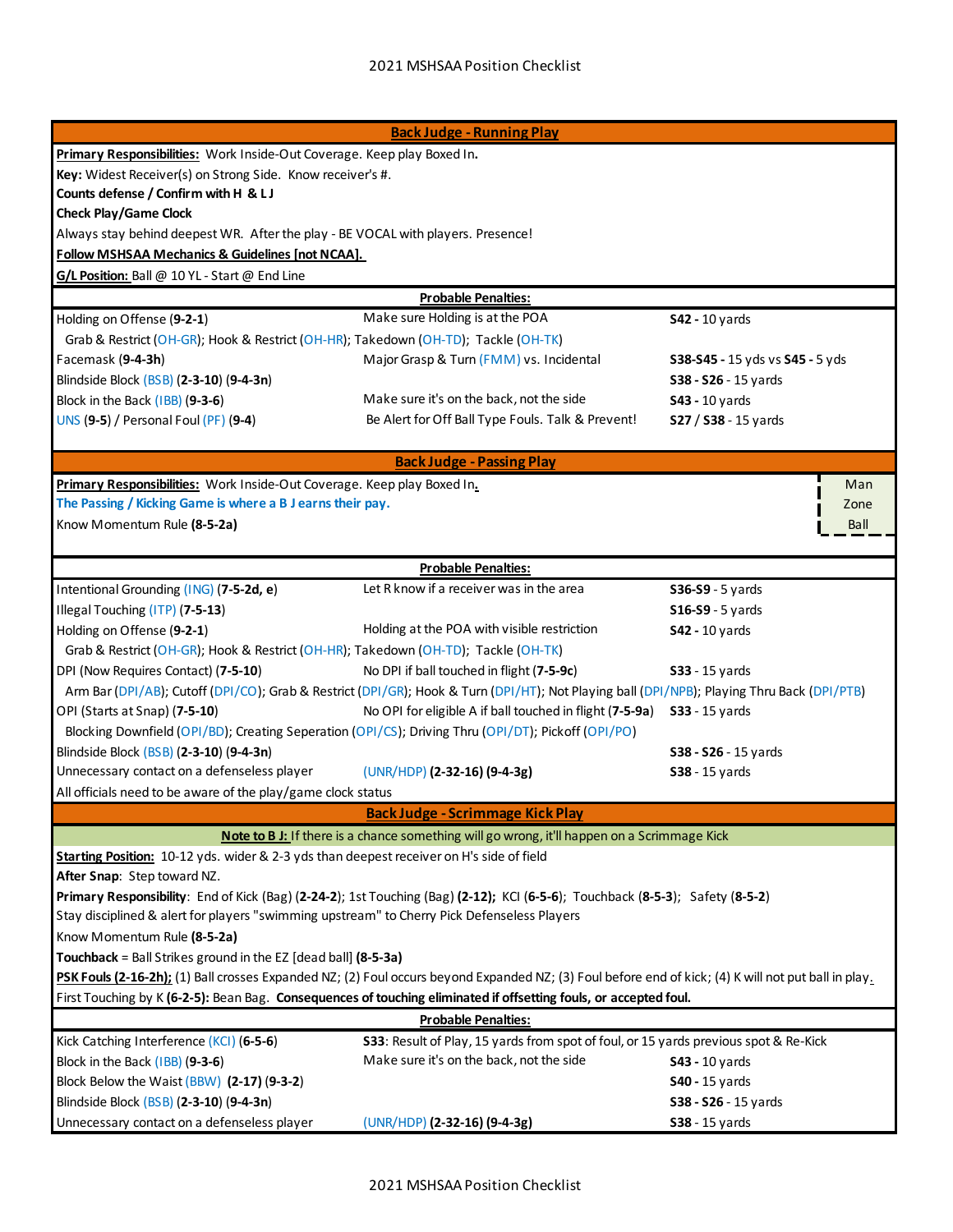| HL & LJ - Pre-Game & Game Day Management Responsibilities                                                 |                                                                                                                                                   |                           |                                                     |        |
|-----------------------------------------------------------------------------------------------------------|---------------------------------------------------------------------------------------------------------------------------------------------------|---------------------------|-----------------------------------------------------|--------|
|                                                                                                           | Positions require focus and concentration the entire game - EVERY PLAY matters on Forward Progress!                                               |                           |                                                     |        |
|                                                                                                           | Sideline Management/Control is paramount throughout the game. Despite the heat, always be courteous with Head Coach.                              |                           |                                                     |        |
|                                                                                                           | Sideline Management (9-4-8: S38-S29/15 yds) (9-8-3: S15; S7-S29/5 yds; S7-S29-S27/15 yds)                                                         |                           |                                                     |        |
|                                                                                                           | Follow MSHSAA Mechanics & Guidelines [not NCAA].                                                                                                  |                           |                                                     |        |
|                                                                                                           | H - Provide Instructions to Chain Crew and Ball Boys on Your Side.                                                                                |                           |                                                     |        |
|                                                                                                           | Follow MSHSAA Mechanics & Guidelines [not NCAA]. Work on Consistent Ready for Play Signal & Penalty Signal(s)                                     |                           |                                                     |        |
|                                                                                                           | Coin Toss: LJ bring out Kicking ball                                                                                                              |                           |                                                     |        |
|                                                                                                           | <b>Fouls / Penalties</b>                                                                                                                          |                           |                                                     |        |
|                                                                                                           | CREW: Don't fish in someone else's pond.                                                                                                          |                           |                                                     |        |
|                                                                                                           | If you "Think it's a foul,"  it's Not a Foul.<br>Was an Advantage Gained on DPI or OPI?                                                           |                           | Did it impact the play?                             |        |
|                                                                                                           | "See everything you call, but don't call everything you see"; "Make it Big"; "Make it be There"; Be Consistent in Judgement                       |                           |                                                     |        |
|                                                                                                           | Provide the Results of the Play, Status of the Ball when the foul occurred, Foul, Offending Team & Number to R.                                   |                           |                                                     |        |
|                                                                                                           | Convey Foul / Penalty information to both Head Coaches. Obtain penalty choice from the offended teams Head Coach.                                 |                           |                                                     |        |
|                                                                                                           | Assist R on all UNS fouls - and remind them the 2nd UNS foul = DQ.                                                                                |                           |                                                     |        |
|                                                                                                           | <b>Points of Emphasis</b>                                                                                                                         |                           |                                                     |        |
|                                                                                                           | Intentional Grounding (7-5-2d); Legal / Illegal Formations (7-2-3, 7-2-5), Ineligible Downfield (7-5-12)                                          |                           |                                                     |        |
|                                                                                                           | <b>Recent Rule Changes</b>                                                                                                                        |                           |                                                     |        |
|                                                                                                           | Halftime Intermission option following weather delay (3-1-6c); 40 sec play clock for Team B Equipment Repair (3-5-7e) OR Team B Injury (3-5-10);  |                           |                                                     |        |
|                                                                                                           | 25 sec play clock following legal kick (2-24, 9-7-1); Blocking Below the Waist (2-17-2c, 2-17-4)                                                  |                           |                                                     |        |
|                                                                                                           | <b>All Officials Duties During Game</b>                                                                                                           |                           | <b>HL &amp; LJ - Pre-Snap Position &amp; Ritual</b> |        |
|                                                                                                           | BJ; Responsible for all timing situations (p9), Kicking & Passing Game                                                                            |                           | Count Defense / Confirm w/ BJ                       |        |
|                                                                                                           | HL & $U$ = Responsible for Forward Progress & Sideline Control                                                                                    |                           | Start at LOS 1 yard beyond the Sideline             |        |
|                                                                                                           | U = Responsible for assisting R on Penalty Enforcement & Inside Game                                                                              |                           | Read the Formation / Unbalanced Line                |        |
| Focus on Being a Great Dead Ball Official                                                                 |                                                                                                                                                   |                           | Find your KEY: Tackle & I/S Receiver(s) & #'s       |        |
|                                                                                                           | Always Hustle During the play                                                                                                                     |                           | Read the Play / Read Your Key: Go Slow!             |        |
|                                                                                                           | All officials need to be aware of the game clock status                                                                                           |                           | Know where the Line to Gain is located              |        |
|                                                                                                           | Know your Key & his # before the snap                                                                                                             |                           | <b>HL&amp;LJ:</b> Square off on Forward Progress    |        |
|                                                                                                           | <b>Free Kicks / Always be Alert for Short Kick</b>                                                                                                |                           |                                                     |        |
| Position:                                                                                                 | <b>Responsibility #1:</b>                                                                                                                         | <b>Responsibility #2:</b> |                                                     | Count: |
| R @ G/L                                                                                                   | Ensure there are 4 players on each side of the kicker                                                                                             |                           | Momentum Rule [Bag it] (8-5-2a)                     | R      |
| <b>U</b> @ 20YL                                                                                           | Progress on your side of the field. Use cross field mechanics.                                                                                    |                           | Watch for illegal blocks (BSB, BBW, IBB)            | R      |
| LJ@50YL                                                                                                   | Encroachment by R & 1st touching by K                                                                                                             |                           | Goal Line on your side of field                     | К      |
| <b>B</b> @ 40YL                                                                                           | Encroachment by K. Pop Up Kick<br>Goal Line on your side of field                                                                                 |                           |                                                     |        |
| <b>HL@30YL</b>                                                                                            | Progress on your side of the field. Use cross field mechanics.                                                                                    |                           | Watch for illegal backside / low blocks             | R      |
|                                                                                                           | <b>Probable Penalties:</b>                                                                                                                        |                           |                                                     |        |
|                                                                                                           | Pop Up Kick (2-24-10) (6-1-11)                                                                                                                    |                           | <b>S7 - S19 - 5 yards</b>                           |        |
| Block Below the Waist (BBW) (2-17) (9-3-2)                                                                |                                                                                                                                                   |                           | <b>S40</b> - 15 yards                               |        |
| Make sure it's from the back, not in the side<br>Block in the Back (IBB) (9-3-6)<br><b>S43 - 10 yards</b> |                                                                                                                                                   |                           |                                                     |        |
| Blindside Block (BSB) (2-3-10) (9-4-3n)<br>S38 - S26 - 15 yards                                           |                                                                                                                                                   |                           |                                                     |        |
|                                                                                                           | Kick Catching Interference (KCI) (6-5-6)<br>S33: Result of Play, 15 yards from spot of foul, or 15 yards previous spot                            |                           |                                                     |        |
|                                                                                                           | Make sure Holding is at the POA<br>Holding (9-2-3c)<br><b>S42</b> - 10 yards                                                                      |                           |                                                     |        |
|                                                                                                           | Kick out of Bounds (KOB) (6-1-9)<br>Options: 1) 5 yds / Re-Kick; 2) 5 yds succeeding spot, or 3) 25 yds. from previous spot (S19)                 |                           |                                                     |        |
|                                                                                                           | K initiating contact prior to kick traveling 10 yds; Eligible to recover FK; R initiates block in NZ (IBK) (9-3-7)<br><b>S43 - 10 yards (IBK)</b> |                           |                                                     |        |
|                                                                                                           | Blocking after signaling valid or invalid Fair Catch Signal (IBS) (6-5-1)<br>\$43 - 10 yards                                                      |                           |                                                     |        |